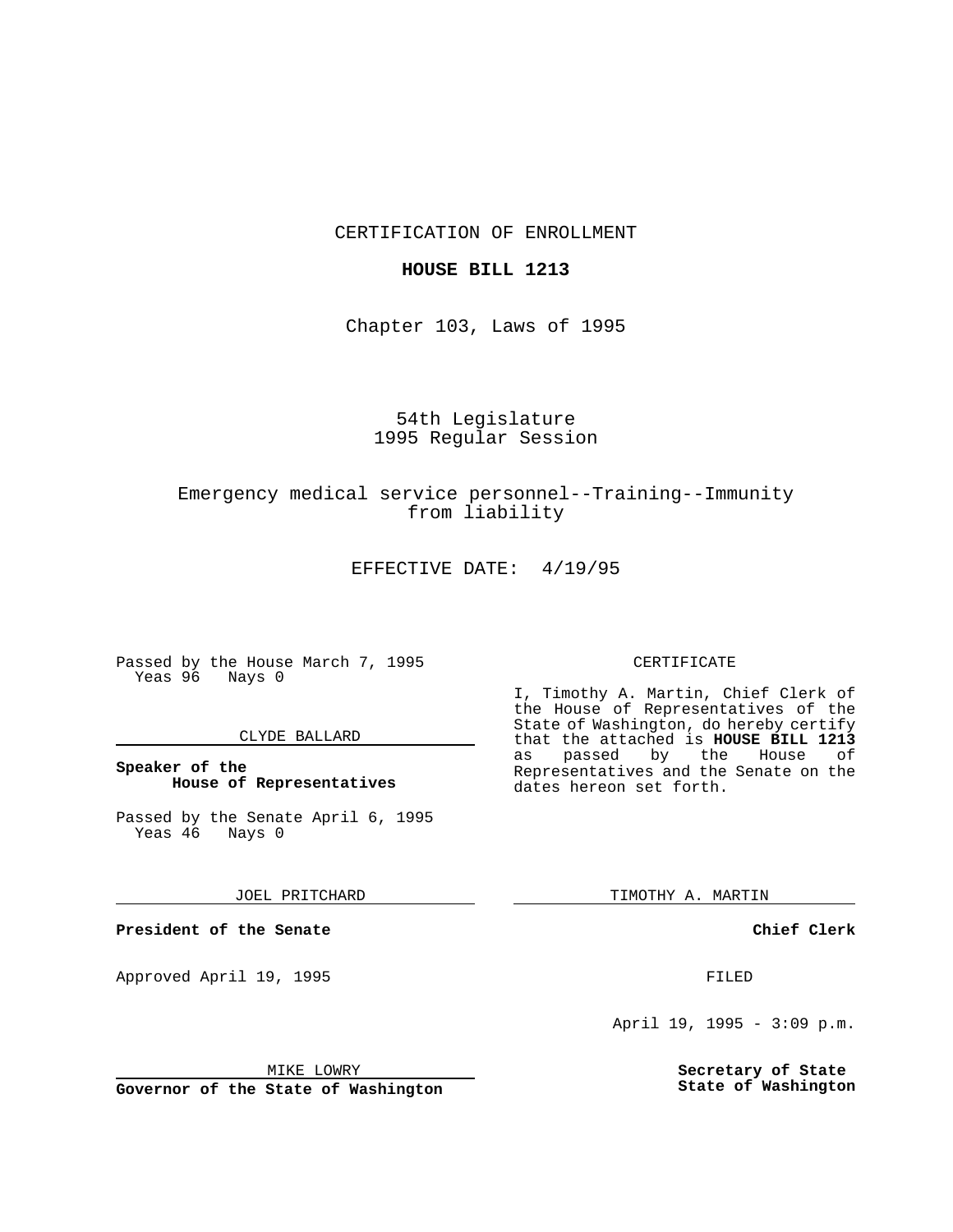## **HOUSE BILL 1213** \_\_\_\_\_\_\_\_\_\_\_\_\_\_\_\_\_\_\_\_\_\_\_\_\_\_\_\_\_\_\_\_\_\_\_\_\_\_\_\_\_\_\_\_\_\_\_

\_\_\_\_\_\_\_\_\_\_\_\_\_\_\_\_\_\_\_\_\_\_\_\_\_\_\_\_\_\_\_\_\_\_\_\_\_\_\_\_\_\_\_\_\_\_\_

Passed Legislature - 1995 Regular Session

**State of Washington 54th Legislature 1995 Regular Session By** Representatives Brumsickle, Grant, Cody, Basich and McMahan Read first time 01/17/95. Referred to Committee on Health Care.

1 AN ACT Relating to training of emergency service medical personnel; 2 amending RCW 18.71.210 and 18.71.215; and declaring an emergency.

3 BE IT ENACTED BY THE LEGISLATURE OF THE STATE OF WASHINGTON:

4 **Sec. 1.** RCW 18.71.210 and 1989 c 260 s 4 are each amended to read 5 as follows:

 No act or omission of any physician's trained mobile intensive care paramedic, intravenous therapy technician, or airway management technician, as defined in RCW 18.71.200 as now or hereafter amended, any emergency medical technician or first responder as defined in RCW 18.73.030, done or omitted in good faith while rendering emergency medical service under the responsible supervision and control of a licensed physician or an approved medical program director or delegate(s) to a person who has suffered illness or bodily injury shall impose any liability upon:

15 (1) The trained mobile intensive care paramedic, intravenous 16 therapy technician, airway management technician, emergency medical 17 technician, or first responder;

- 18 (2) The medical program director;
- 19 (3) The supervising physician(s);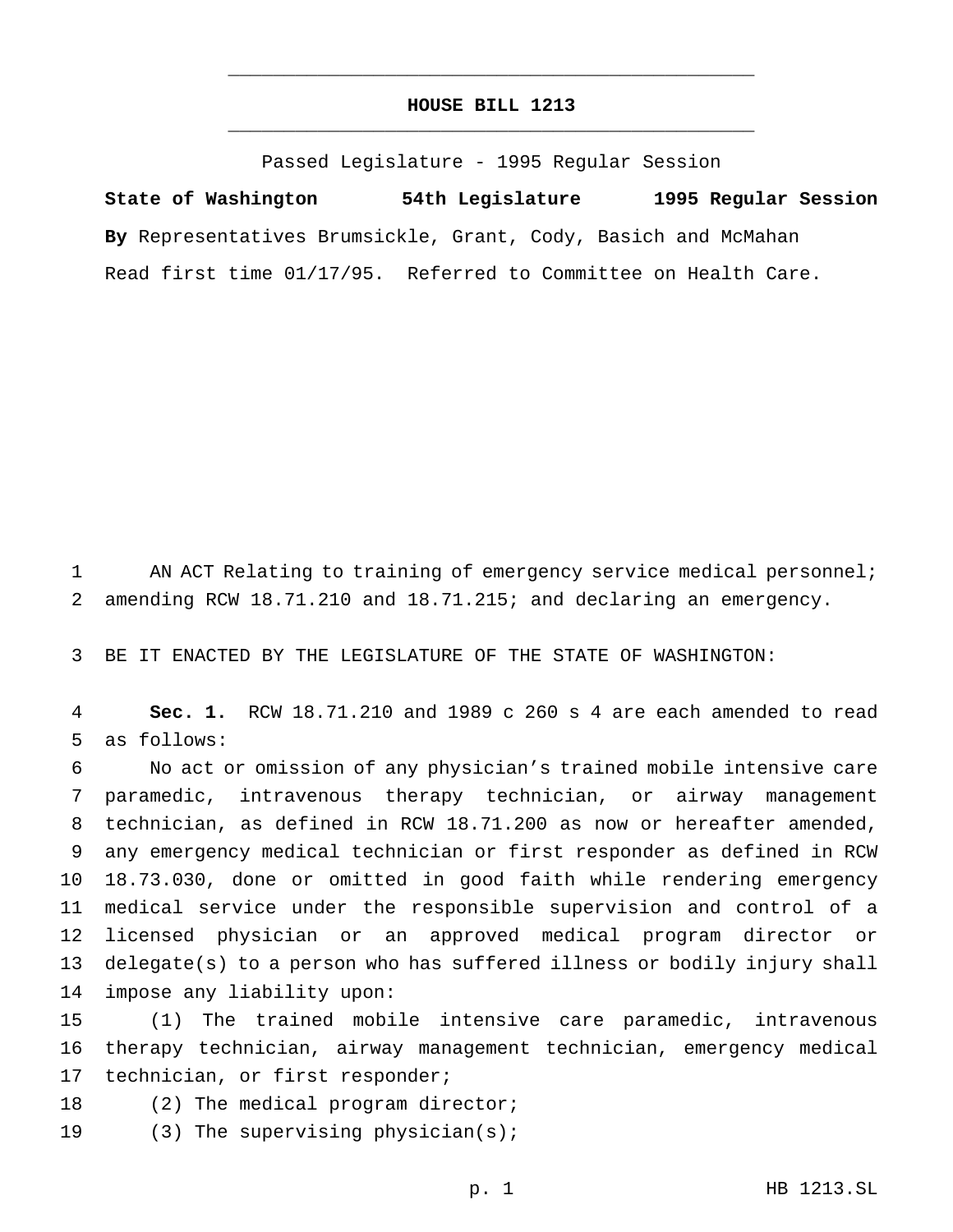(4) Any hospital, the officers, members of the staff, nurses, or 2 other employees of a hospital;

(5) Any training agency or training physician(s);

(6) Any licensed ambulance service; or

 (7) Any federal, state, county, city or other local governmental unit or employees of such a governmental unit.

 This section shall apply to an act or omission committed or omitted in the performance of the actual emergency medical procedures and not in the commission or omission of an act which is not within the field of medical expertise of the physician's trained mobile intensive care paramedic, intravenous therapy technician, airway management technician, emergency medical technician, or first responder, as the case may be.

14 This section shall ((not relieve a physician or a hospital of any duty otherwise imposed by law upon such physician or hospital for the designation or training of a physician's trained mobile intensive care 17 paramedic, intravenous therapy technician, airway management 18 technician, emergency medical technician, or first responder, nor shall 19 this section relieve any individual or other entity listed in this 20 section of any duty otherwise imposed by law for the provision or maintenance of equipment to be used by the physician's trained mobile intensive care paramedics, intravenous therapy technicians, airway management technicians, emergency medical technicians, or first 24 responders)) apply also, as to the entities and personnel described in 25 subsections (1) through (7) of this section, to any act or omission committed or omitted in good faith by such entities or personnel in 27 rendering services at the request of an approved medical program director in the training of emergency service medical personnel for 29 certification or recertification pursuant to this chapter.

 This section shall not apply to any act or omission which constitutes either gross negligence or willful or wanton misconduct.

 **Sec. 2.** RCW 18.71.215 and 1990 c 269 s 20 are each amended to read as follows:

 The department of health shall defend and hold harmless approved 35 medical program directors, delegates, or agents, including but not limited to hospitals and hospital personnel in their capacity of training emergency service medical personnel for certification or 38 recertification pursuant to this chapter at the request of such